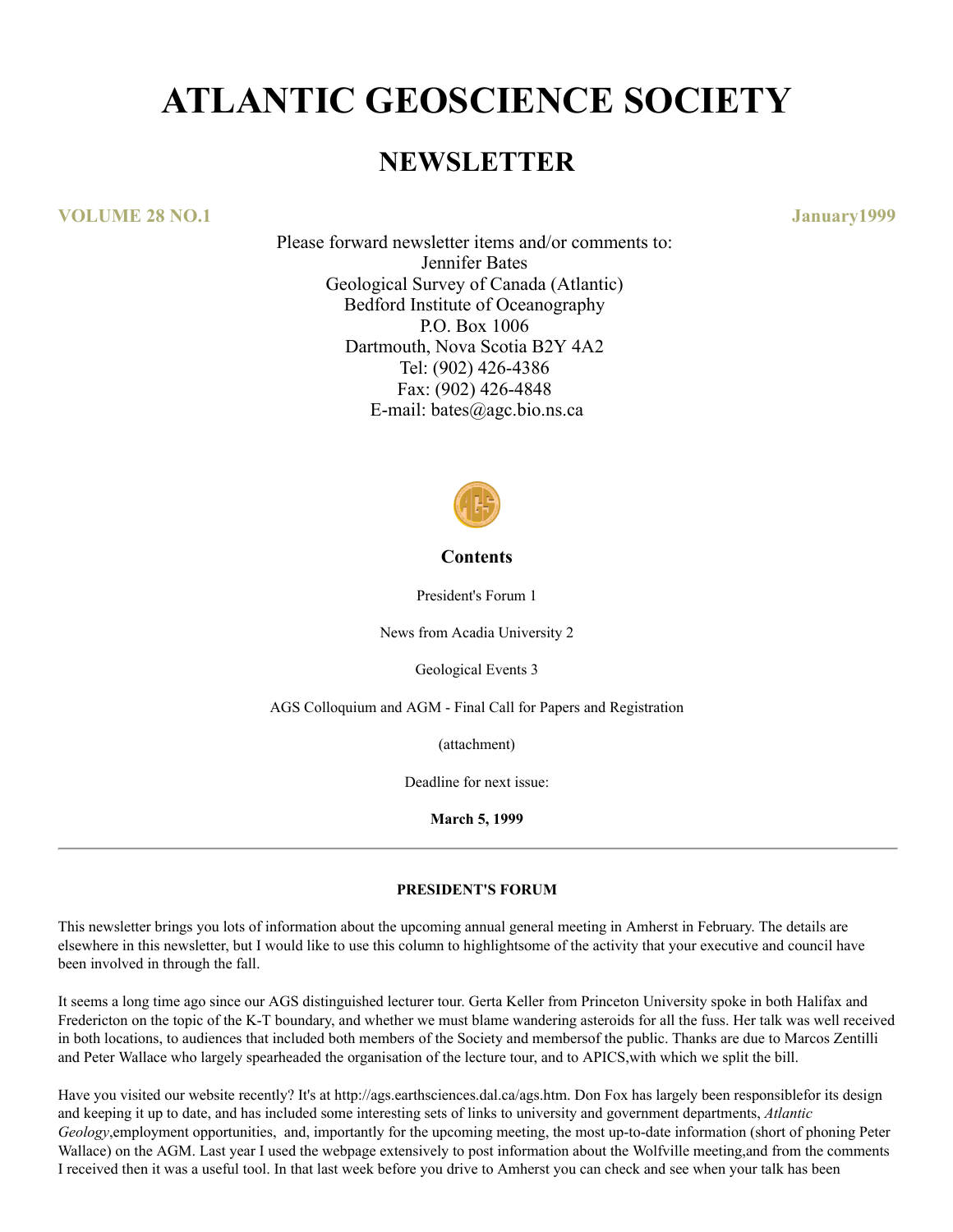scheduled. For the those less technologically challenged, note Peter Wallace is organising what promises to be a very interesting Friday afternoon session on geo-science software for the professional and the teacher.

While I am on the topic of computers, note also that weare allowing the use of computer projection facilities at the AGM - now you can animate your slides in PowerPoint, or pull in some motion clips! It was my privilege to attend the Atlantic Universities Geological Conference in October and present the AGS awards to nine speakers, and I noted that computer-assisted presentations are very much taken for granted by our students today. The opportunities that computer projection open up are well worth considering (not to say the possibility of making last minute corrections to embarrassing spelling errors - or even more last minute writing of the talk!)

The 100<sup>th</sup> anniversary of the death of Sir William Dawson occurs in 1999. Although Dawson worked in various areas across Canada and USA, he had a major influence on the early work on the Carboniferous basins in Atlantic Canada, and we will focus a special session at our AGM on the Geology of the Maritimes Basin in his memory. Ken Adams at the Fundy Geological Museum is eager to see other activities associated with this event, like last summer's field in the Parrsboro area, led by John Calder, with over 100 people participating.

Lastly, an advance notice of the GAC-MAC conference in 2001 in St. John's - being promoted as the first GAC-MAC of the new millennium (I suspect Calgary is saying the same thing for the 2000 conference!). We have been invited to suggest ideas for the technical program and/or to consider making a proposal to sponsor a session of interest. Although not specifically invited yet, I suspect we will also receive an invitation to suggest and lead field trips. This is a good opportunity to showcase and advance the work that is being done in the Atlantic region - give its ome thought and bring your suggestions to Amherst.

I look forward to seeing many of you in Amherst - Peter Wallace and Laing Ferguson are working hard to ensure it will as educational,scientifically stimulating, and fun as always.

*Rob Raeside, AGS President*

## **NEWS FROM ADADIA UNIVERSITY**

Dr. Cliff Stanley has joined the department as an assistant professor, taking over from Jack Colwell, who recently retired (and now is "on safari" in the Indian subcontinent). Cliff is an economic geologist/appliedgeo-chemist, and comes to us from UBC, where he has been for the last 7 years. Cliff was born in the USA, attended Dartmouth College as an under-graduate,and then worked for several years as a geochemist for Anaconda Minerals Company, an international mining giant, in Denver, Colorado. He then returned to undertake graduate work at UBC, doing a M. Sc. in economic geology and Ph.D. in mathematical geology. After a post-doctoral fellowship in metamorphic and igneous petrology at the University of Calgary, and a research associateship in applied geochemistry at Queen's, he returned to UBC to become adjunct professor in the Mineral Deposit Research Unit, undertaking research in support of the mining industry. There he led two research projects, one studying alkalic porphyry Cu-Au deposits in British Columbia, and a second developing new lithogeochemical exploration data analytical procedures. This latter project has taken him to study areas in such exotic locations as Bolivia, Greenland, Australia, New Zealand, Nova Scotia, and Indonesia. In his role at UBC, he supervised six M.Sc. and two Ph.D. students in their thesis research.

Cliff presently has two research projects underway. The first is studying the subtle hydrothermal alteration haloes surrounding the Faro sediment-hosted Pb-Zn deposits in the Anvil Range mining camp,Yukon. The second is examining the 100 m thick soil (regolith) developed over the Golden Grove volcanic-hosted massive sulphide deposits, Western Australia, to determine how to detect the presence of hydrothermal alteration minerals in the weathered profile. Both of these projects will significantly assist geologists in searching for additional mineral deposits within these and other mining camps. Cliff also has a number of research initiatives in the formative stages, including developing techniques to use infrared spectro-metry to determine mineral modes and compositions, examining weathering reactions in tailings impoundments, and hydrogeochemistry of ground-waters in the Annapolis Valley. He will be teaching mineralogy, mineral deposits, mineral exploration and in alternate years, geochemistry and geophysics. Cliff's interests and background will also allow him to supervise B.Sc.honours theses in both Geology and Environmental Science. We also look forward to the M.Sc. students that Cliff will bring to Acadia as part of his research activities.

We welcome Cliff, his wife Sonya, and their three children (Olivia, 6, Nathaniel, 5, and Georgia, 3) to the Wolfville area, and look forward to the substantial contributions that he will make to both the Geology Department and Acadia University.

*Ian Spooner, Acadia University*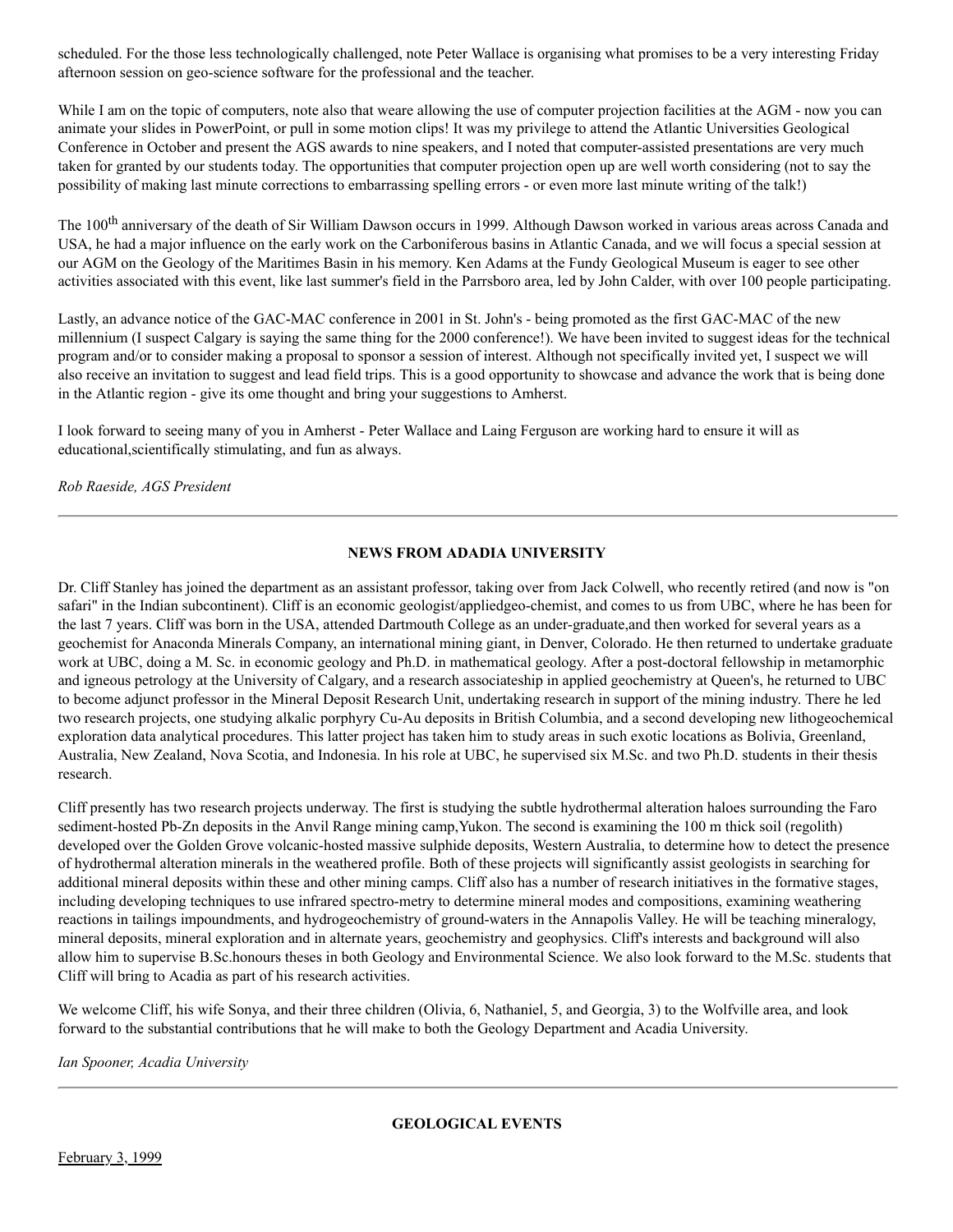Talk by M. St-Onge entitled "Crustal and Thermal Architecture of the Quebec-Baffin Segment on the Trans-Hudson Orogen: Plate Convergence During the Paleoproterozoic and a Template for NE Laurentia"

1:30 p.m., Saint Mary's University, Department of Geology,Halifax, NS

February 5-6, 1999

AGS Colloquium, Amherst, NS

February 15, 1999

Geological Association of Canada E.R.W. Neale LectureTour: Talks by Alan Morgan, University of Waterloo.

12:30 p.m., "The Eruption of Heimaey, Iceland"

7:00 p.m., "Global Change: Some Comments on a ChangingWorld"

Acadia University, Department of Geology, HSH 336, Wolfville,NS

February 16, 1999

Geological Association of Canada E.R.W. Neale LectureTour: Talks by Alan Morgan, University of Waterloo.

11:30 a.m., "Global Change: Some Comments on a ChangingWorld", Dalhousie University, Room TBA, Coffee LSC 3006 at 11:00 a.m.,Halifax, NS

1:00 p.m., "Global Change: Some Comments on a ChangingWorld", Saint Mary's University, Department of Geology, Halifax, NS

May 26-28, 1999

Annual GAC-MAC Conference, Sudbury, ON

June 5-6, 1999 (tentative dates)

International Workshop for a Climatic, Biotic, and TectonicTransect Across Triassic-Jurassic Pangea, Acadia University, Wolfville,NS

## **AGS Executive 1998-1999**

| <b>Executive</b>               | <b>Vice President: ChrisWhite</b>    | <b>Councillors</b>                                                                                                                                                                                                                  |
|--------------------------------|--------------------------------------|-------------------------------------------------------------------------------------------------------------------------------------------------------------------------------------------------------------------------------------|
| <b>President:</b> Rob Raeside  | <b>Treasurer:</b> Ken Howells        | Jennifer Bates, Hugo Beltrami, Bruce Broster,<br>Paul Durling, Laing Ferguson, Linda Ham, John<br>Hill, Randy Miller, Michael Parkhill, GeorgiaPe-<br>Piper, Alan Ruffman, Clint St.Peter, Ian<br>Spooner, Dick Wardle, Tim Webster |
| Department of Geology          | <b>Secretary: Peter Giles</b>        |                                                                                                                                                                                                                                     |
| Acadia University              | <b>Past President: Peter Wallace</b> |                                                                                                                                                                                                                                     |
| Wolfville, Nova Scotia B0P 1X0 | <b>Publicity/Web Page: Don Fox</b>   |                                                                                                                                                                                                                                     |
| Tel: (902) 585-1323            | <b>Editor:</b> Jennifer Bates        |                                                                                                                                                                                                                                     |
| Fax: (902) 585-1074            | 1999 AGS Colloquium                  |                                                                                                                                                                                                                                     |
| E-mail: raeside@acadia.ca      | Laing Ferguson                       |                                                                                                                                                                                                                                     |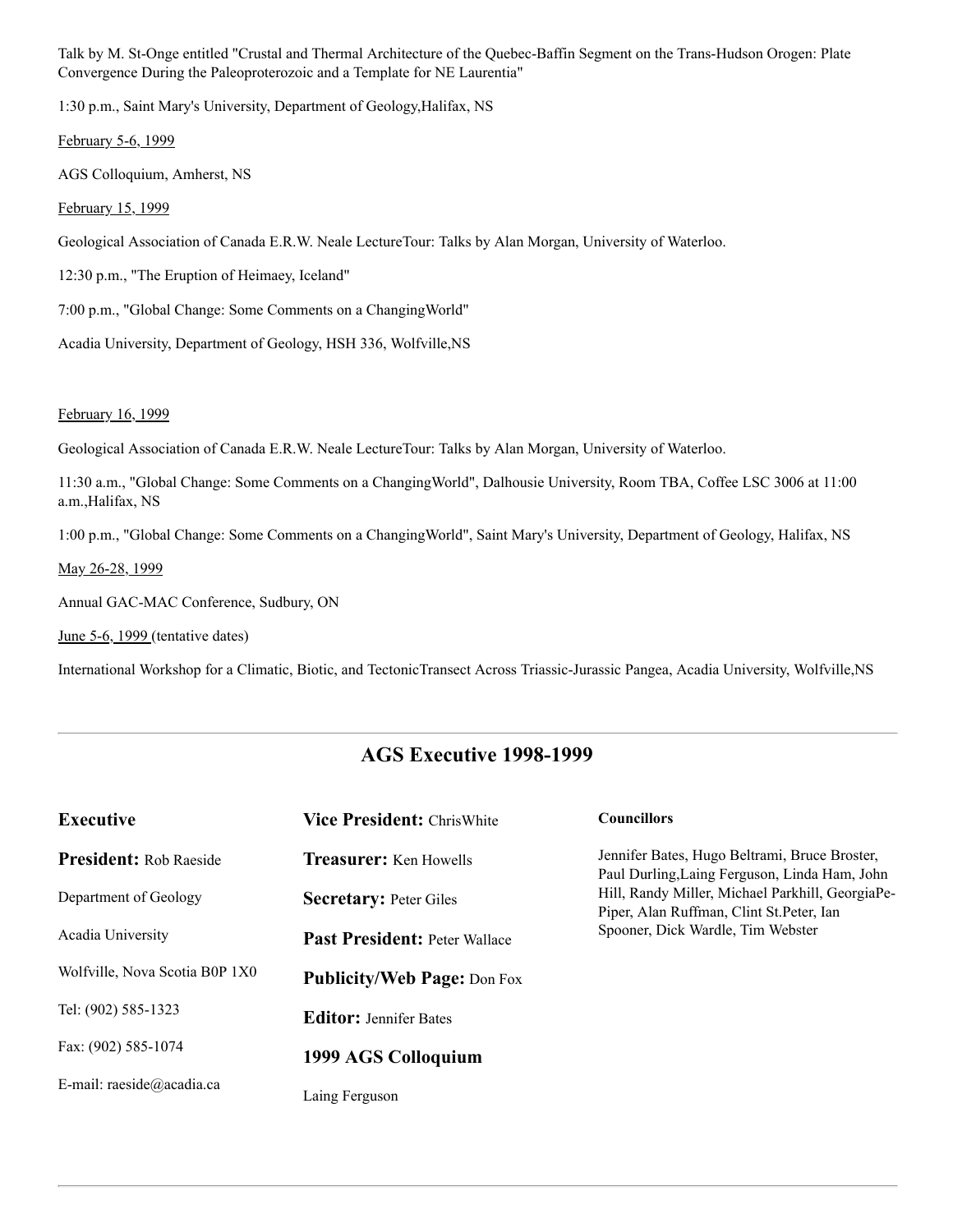# **FINAL CALL FOR PAPERS AND REGISTRATION ATLANTIC GEOSCIENCE SOCIETY**

## **COLLOQUIUM AND ANNUAL GENERAL MEETING FEBRUARY 5-6, 1999 WANDLYN INN, AMHERST NOVA SCOTIA**

**THEMES FOR PAPERS AND POSTERS Current Research in the Atlantic Provinces Geology of the Maritimes Basin Offshore Petroleum Geology and Geological Resources**

**State the author(s)in order of decreasing contribution if more than one. Indicate with an asterix (\*) if speaker/ presenter is a student. Givea complete mailing addresses of all authors, and optional e-mail addresses.The text should be in Word 7 or WordPerfect 7 or lower, or ASCII text format,references or formulas are generally unacceptable (chemical symbols areallowed), and length should be between 250 - 300 words. Submit electronically by disk or e-mail (no faxes) to: Peter Wallace, Department of Earth Sciences, Dalhousie University, Halifax, Nova Scotia, B3H 3J5, or <Peter.Wallace@Dal.ca>.Deadline for submission: January 8, 1999.**

**Rupert MacNeill Award** - given for the best oral presentation by a student.

**Graham Williams Award** - given for the best poster presentation by a student.

**Noranda Award** - given by Noranda Mining and Exploration Ltd. for the best paper by a student on Economic Geology (both oral and poster presentations are considered). This award involves summer employmentwith Noranda so you must indicate with your abstract submission whetheror not you wish to be considered. A student submission with no indication will be considered a NO.

## **SPECIAL SESSION**

Geoscience Software for the Professional, Teacher, and Student

Several companies have been invited to demonstrate their software in a special session Friday afternoon. They will have a specialarea in the poster section on Friday night and all day Saturday for additional demonstrations and to talk to registrants.

In addition, there will be time at the end of the special session for registrants to demonstrate or talk about their own software.If you wish to participate in this session please indicate on the registration form or contact Peter Wallace before January 8, 1999.

## **FIELD TRIP**

Cancelled.

## **MOTEL ACCOMMODATION**

Contact the motel directly at 902-667-3331. To get the special rate of \$56 + tax per night per room, specify that you are attending the AGS Colloquium.

## **SPECIAL EVENTS**

Geomixer, Friday night free, cash bar - A geologist's kitchen party. Stand around talking about northward subduction culminating in a transpressional plate margin bordering on a micro continent outboard of the Iapetus Ocean or bring a guitar and/or other musical instrumentand play into the wee hours of the morning where you'll be appreciated. There are a lot of musical talents in the AGS and I encourage you to participate in a musical get-together.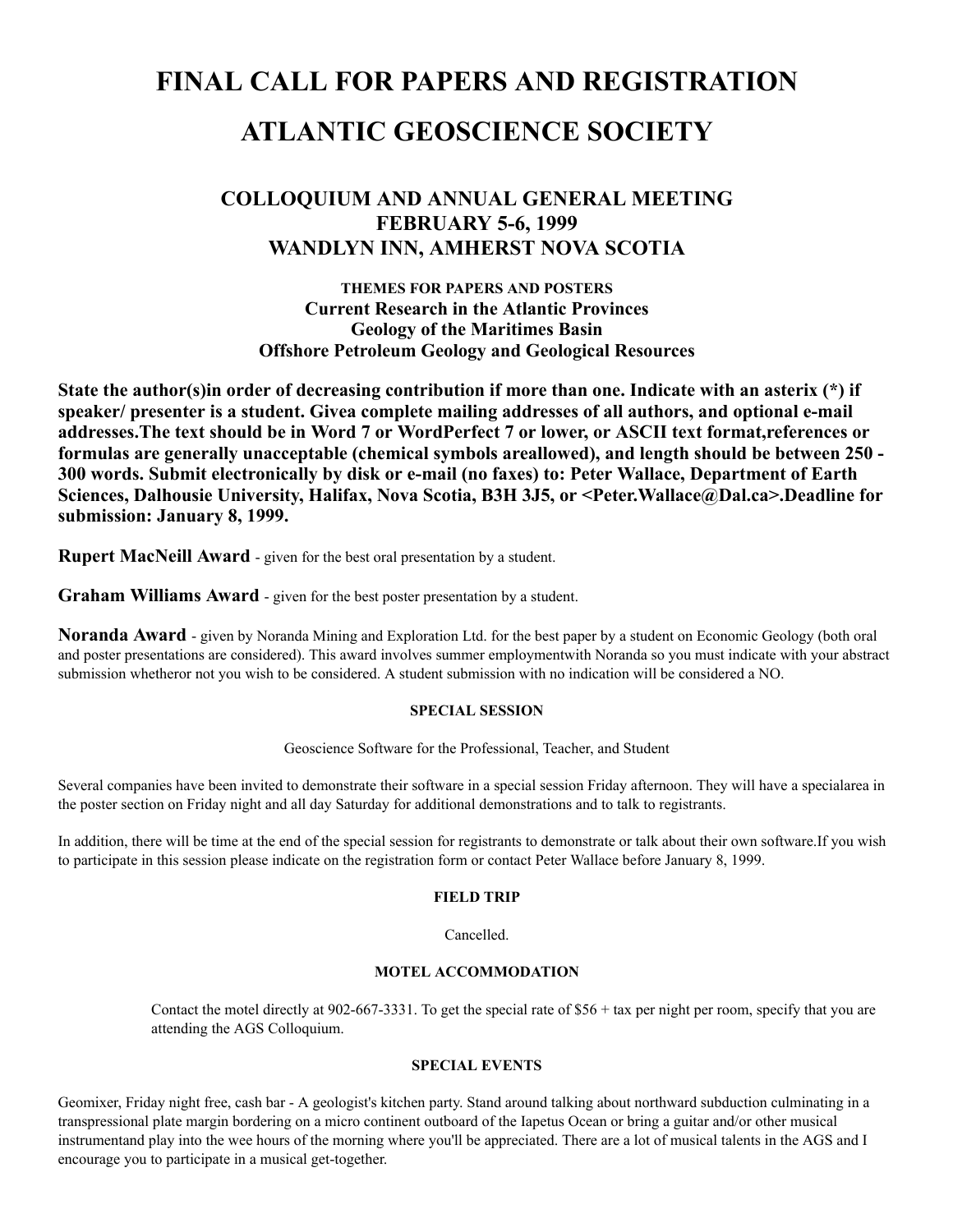AGS Annual General Meeting and Luncheon \$7.50 tax included- At the AGM there will be reports from the various AGS subcommittees, election of officers for 1999, a financial report, and any other business related to the society. If you have any concerns, queries, or comments this is the forum to state them.

AGS Awards Banquet \$20.00 tax included - The speakersawards (Rupert MacNeill, Graham Williams, and Noranda), Distinguished Scientist- Gesner Award and Distinguished Service Awards are all presented at thisfinal event of the Colloquium. Mike MacDonald, of the Nova Scotia Department of Mines will give an illustrated talk on his leave of absence sojournin South East Asia.

#### **TENTATIVE SCHEDULE**

Friday, February 5, 1999

1 - 5 p.m. Special Session: Geoscience Software for theProfessional, Teacher and Student

5 - 8 p.m. Registration

7 - 10 p.m. Colloquium/Posters

10 p.m. - 1 a.m. Geomixer, Posters

Saturday, February 6, 1999

8 a.m. - noon Colloquium/Themes/Posters

12 - 2 p.m. Lunch and AGS Annual General Meeting

2:30 - 5 p.m Colloquium/Themes/Posters

7:30 p.m. Banquet and Geomixer, Presentations of Awards

## **REGISTRATION FORM**

(please print clearly)

| Wish to get the AGS Newsletter by e-mail or not (circle one)?: yes no           |  |  |
|---------------------------------------------------------------------------------|--|--|
| Colloquium Registration: Professional \$30.00 Student \$12.00                   |  |  |
| (registration includes membership to AGS)                                       |  |  |
| Register for the Special Session (free but we need to know approximate numbers) |  |  |
| Wish to present at the Special Session (if yes contact P. Wallace) yes no       |  |  |
| Atlantic Geology Subscription: (\$30 per year members, \$35 non-members)        |  |  |
| Meals Saturday AGM luncheon \$7.50                                              |  |  |
| Saturday AGS banquet \$20.00                                                    |  |  |